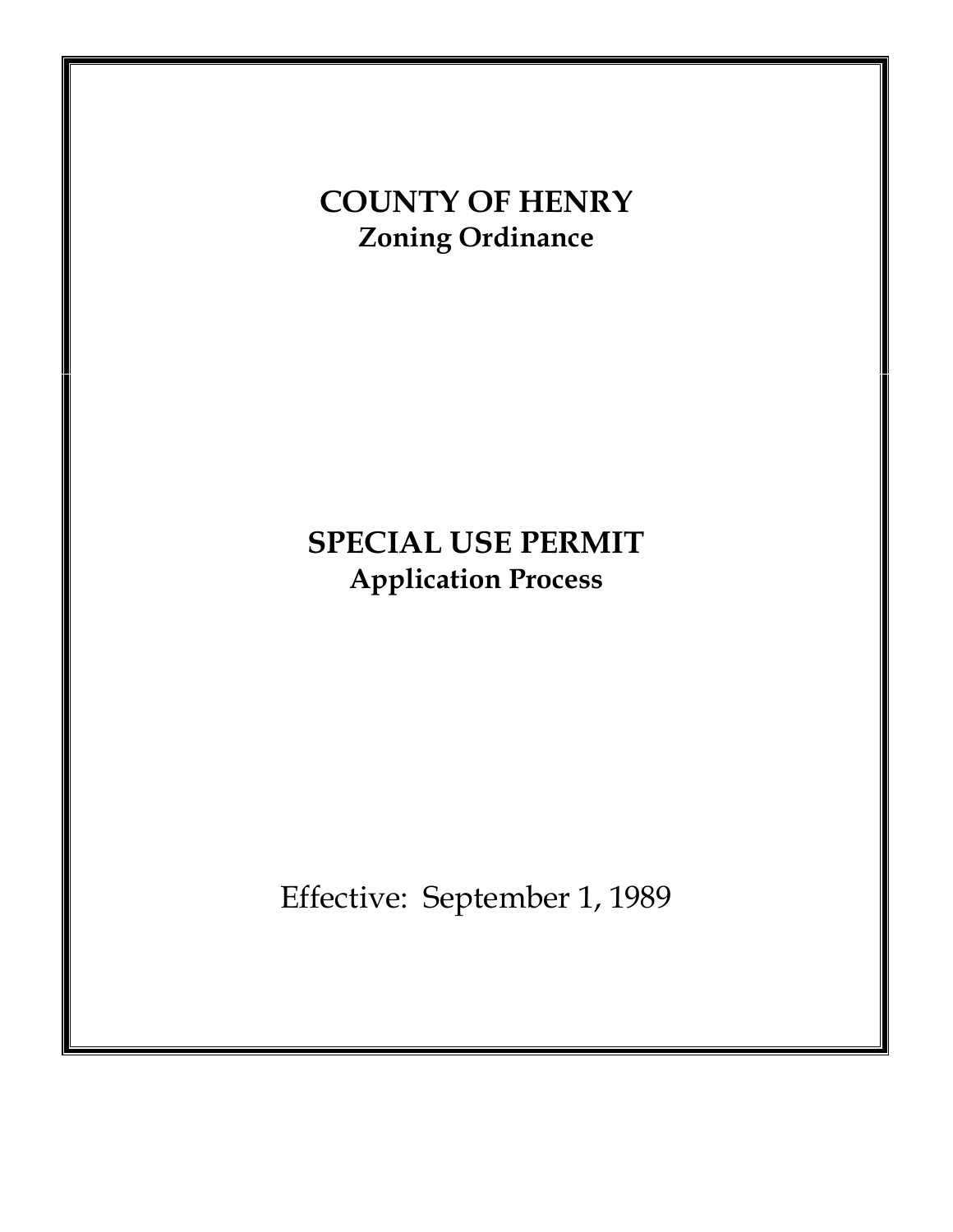## *COUNTY OF HENRY*

# *SPECIAL USE PERMIT APPLICATION PROCESS*

## *A. Preapplication*

The person who is interested in obtaining a Special Use Permit will first consult with the Department of Planning, Zoning and Inspection to discuss his proposed project. The staff will explain applicable provisions of the Zoning Ordinance and provide information, technical assistance, and copies of all application forms. An application for Special Use Permit may be filed by the owner, tenant, or contract purchaser of the property. If filed by a tenant or contract purchaser, evidence of concurrence by the owner must be provided. The applicant should also discuss his proposal with neighboring property owners.

## *B. Application Submittal*

The applicant must submit a completed application package consisting of the four items listed below to the Department of Planning, Zoning and Inspection. Incomplete packets will not be processed.

- 1. *Application for Special Use Permit***;** typed or printed in ink, with all information completed, and signed by the applicant and owner, if different. An important part of the application is a listing of the name and complete address of owners of property adjacent to and across the road from the panel on which the Special Use Permit is requested. This information will be completed by County staff.
- 2. *Concept Plan***;** See instructions for Concept Plan preparation included in Special Use Permit Application package.
- 3. *Letter of Application***;** stating the proposed change in the use of the property, the effect this change will have on the surrounding area, and the reason for the request.
- 4. *Payment of Advertising Costs***;** \$150.00 to cover required newspaper advertising, notification sign, and the cost of notification of adjoining property owners.

In order to meet the legal requirements for advertising, a schedule will be provided to the applicant showing the deadline by which completed applications must be filed.

## *C. Public Notice*

The public hearing will be conducted on the application by the Henry County Board of Zoning Appeals. The staff will take the following actions to notify interested persons about the request and the public hearing: (State Code 15.2-2204)

- 1. Send to the local newspaper notice of the public hearing, which will be published once a week for two consecutive weeks.
- 2. Notify each of the adjacent property owners by first class mail.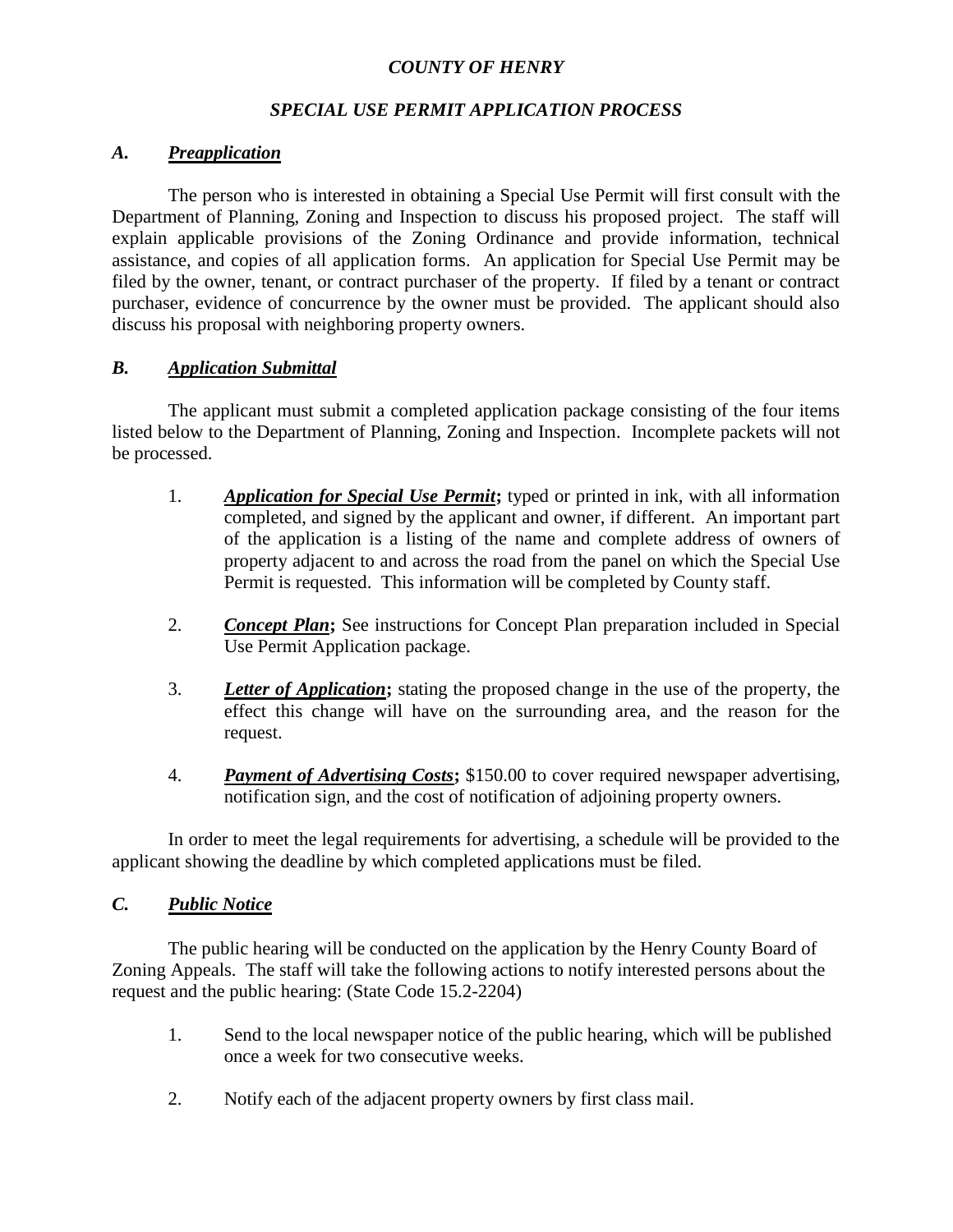## *Special Use Permit Application Process* -2-

3. Post at least one notification sign on the property. (the number of signs needed will be determined by the staff based on size and location of the property.)

## *D. Review Process*

The Zoning Administrator will visit the proposed site to examine the following: the surrounding land uses, existing environmental constraints (i.e., vegetation, slope, soils and floodplain), access the traffic flow, and the surround architecture.

The staff will prepare a report on the request addressing its conformity to the requirements for the issuance of a Special Use Permit in the Zoning Ordinance. The application and staff report will be forwarded to the Planning Commission, who may choose to make a recommendation on the request to the Board of Zoning Appeals.

The Board of Zoning Appeals will conduct a public hearing on the request at the date and time advertised in the public notice. The applicant must attend the public hearing and/or have an agent present if he desires to do so. All interested persons will be given an opportunity to comment on the application.

The Board of Zoning Appeals may vote to approve or deny the request. The Board of Zoning Appeals may also impose conditions to the permitted use and may require a guarantee or bond to insure that the conditions will be met.

## *FOR FURTHER INFORMATION OR ASSISTANCE, PLEASE CONTACT THE COUNTY PLANNING STAFF AT:*

*Department of Planning, Zoning & Inspection County Administration Bldg., King's Mountain Rd. P. O. Box 7, Collinsville, VA 24078 (276) 634-4620*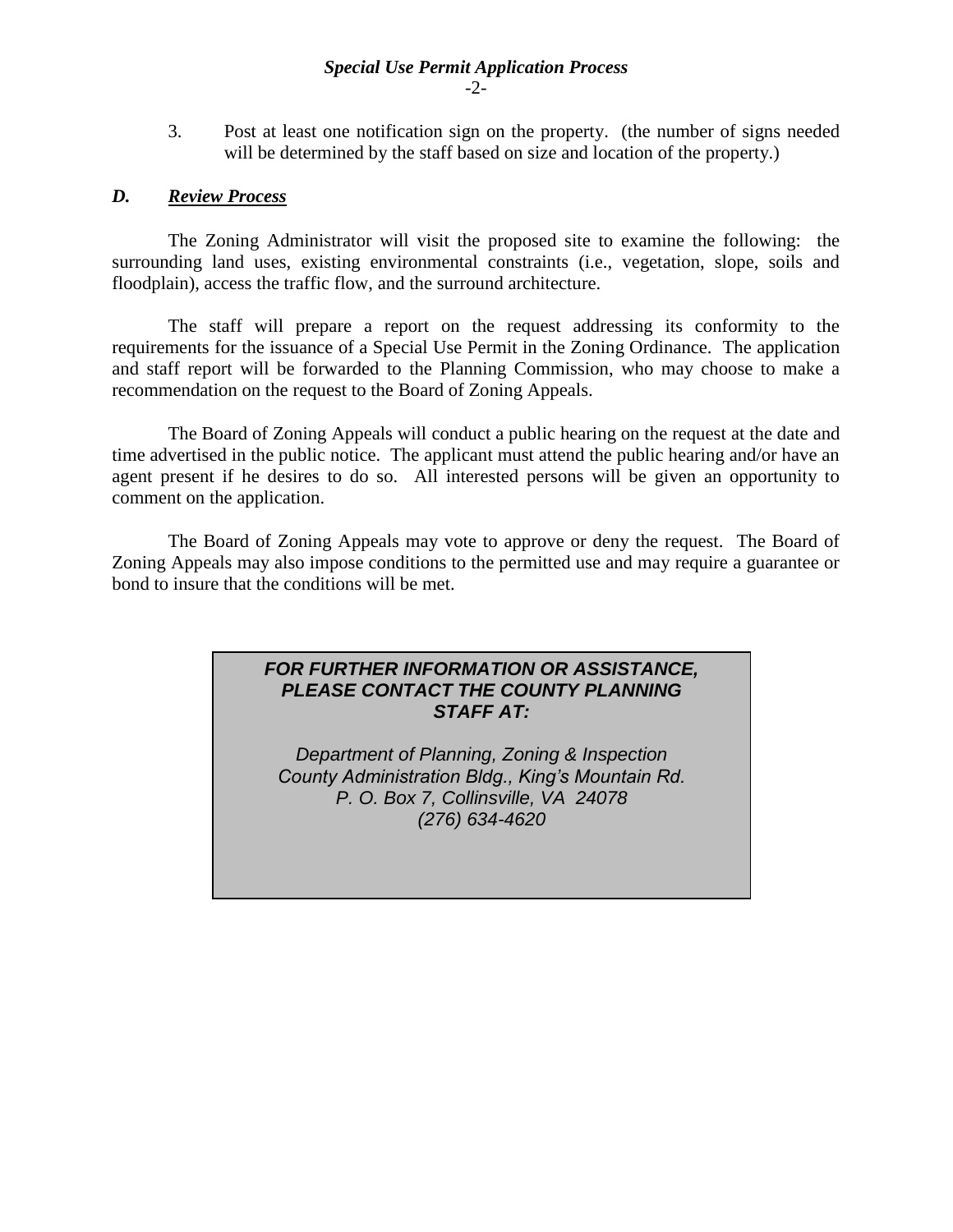# *COUNTY OF HENRY*

# *APPLICATION FOR SPECIAL USE PERMIT*

*Part 1 – To be completed by Applicant Please type or print in ink the following information.*

|                                                                                                                                                                                                                                        | Applicant's Address: 1988.                                                                                                                                                                                                                       |
|----------------------------------------------------------------------------------------------------------------------------------------------------------------------------------------------------------------------------------------|--------------------------------------------------------------------------------------------------------------------------------------------------------------------------------------------------------------------------------------------------|
| Location of Property:                                                                                                                                                                                                                  | <u> 1986 - Johann Stein, fransk politik (d. 1986)</u>                                                                                                                                                                                            |
|                                                                                                                                                                                                                                        |                                                                                                                                                                                                                                                  |
|                                                                                                                                                                                                                                        |                                                                                                                                                                                                                                                  |
|                                                                                                                                                                                                                                        | Description of Request: New York Changes and Security Changes and Security Changes and Security Changes and Security Changes and Security Changes and Security Changes and Security Changes and Security Changes and Security                    |
| To be completed by County:                                                                                                                                                                                                             | The Henry County Planning Department will list below the name and complete address (including the zip code) of the owner of<br>all property adjacent to or directly across a road from the property for which the rezoning is requested.         |
|                                                                                                                                                                                                                                        | Name: Name: Name: Name: Name: Name: Name: Name: Name: Name: Name: Name: Name: Name: Name: Name: Name: Name: Name: Name: Name: Name: Name: Name: Name: Name: Name: Name: Name: Name: Name: Name: Name: Name: Name: Name: Name:                    |
|                                                                                                                                                                                                                                        | Address: Address:                                                                                                                                                                                                                                |
|                                                                                                                                                                                                                                        |                                                                                                                                                                                                                                                  |
|                                                                                                                                                                                                                                        | ***************<br>Name: Name: Name: Name: Name: Name: Name: Name: Name: Name: Name: Name: Name: Name: Name: Name: Name: Name: Name: Name: Name: Name: Name: Name: Name: Name: Name: Name: Name: Name: Name: Name: Name: Name: Name: Name: Name: |
|                                                                                                                                                                                                                                        |                                                                                                                                                                                                                                                  |
|                                                                                                                                                                                                                                        |                                                                                                                                                                                                                                                  |
|                                                                                                                                                                                                                                        | ***************<br>Name: Name:                                                                                                                                                                                                                   |
|                                                                                                                                                                                                                                        |                                                                                                                                                                                                                                                  |
|                                                                                                                                                                                                                                        |                                                                                                                                                                                                                                                  |
|                                                                                                                                                                                                                                        | ***************                                                                                                                                                                                                                                  |
|                                                                                                                                                                                                                                        |                                                                                                                                                                                                                                                  |
| Real Estate Map and Parcel Number:<br><u>Leadenborne and the contract of the set of the set of the set of the set of the set of the set of the set of the set of the set of the set of the set of the set of the set of the set of</u> | Zoning:                                                                                                                                                                                                                                          |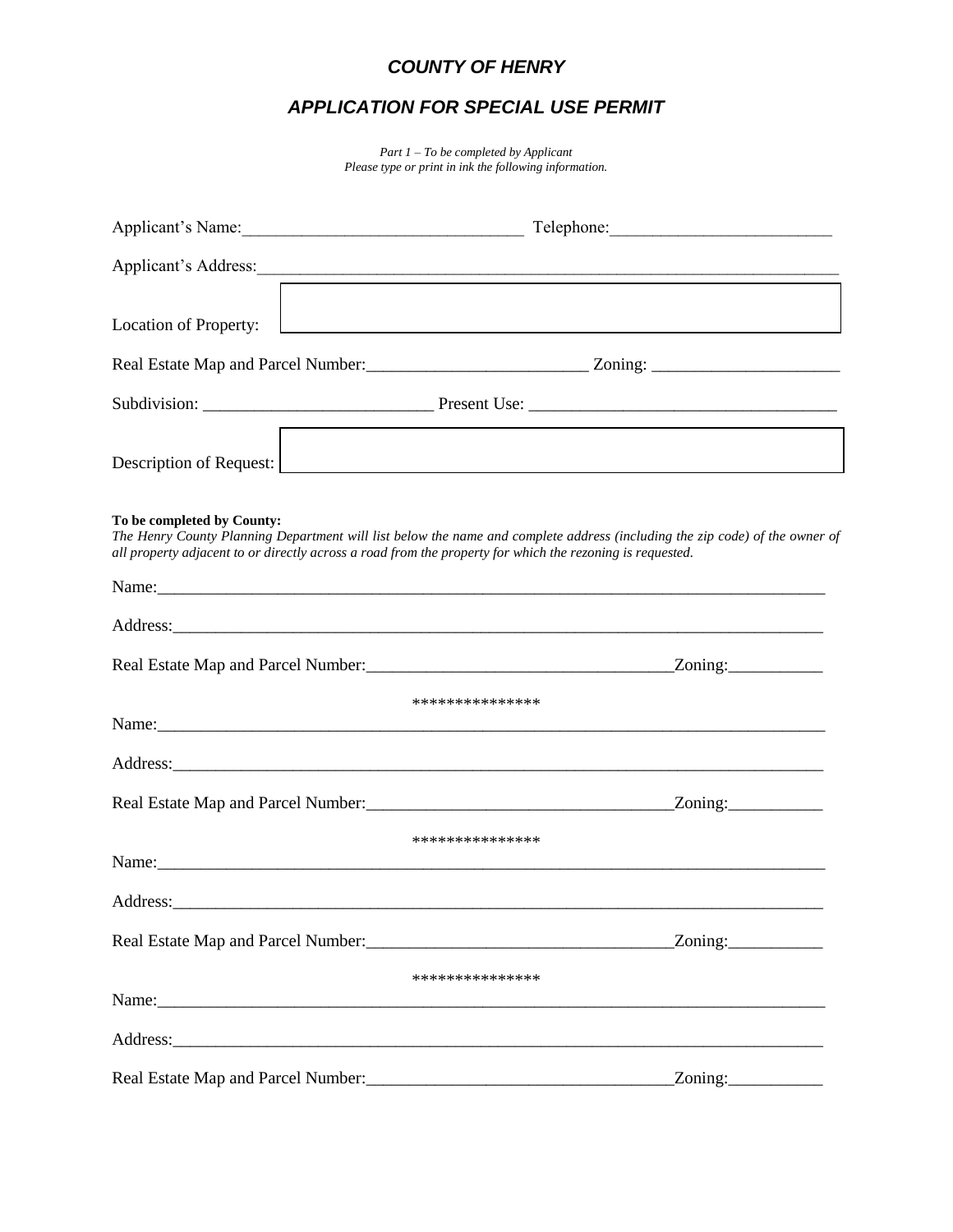## *Application for Special Use Permit*

-2-

*I hereby apply for a Special Use Permit as described herein and subject to all County and State laws, ordinances, rules and regulations. I authorize appropriate County officials to enter upon the above-described property during normal business hours to conduct required inspections and post signs. I hereby certify, under penalties of perjury, that the above information is true, complete, and correct. I also understand that I or a representative must attend the Board of Zoning Appeals public hearing.*

> *\_\_\_\_\_\_\_\_\_\_\_\_\_\_\_\_\_\_\_\_\_\_\_\_\_\_\_\_\_\_\_\_ Signature of Applicant*

*Owner's consent if different from applicant:*

*\_\_\_\_\_\_\_\_\_\_\_\_\_\_\_\_\_\_\_\_\_\_\_\_\_\_\_\_\_\_\_\_ Signature of Owner*

## **NOTICE**

**Sections 21-209 and 21-210 of the Henry County Zoning Ordinance authorizes the Board of Zoning Appeals to impose conditions and restrictions upon the establishment, location and construction of the Special Use provided for in the permit and may require a guarantee or bond to insure that the conditions imposed are being and will continue to be met.**

Part 2 – To be completed by County

Permit Number: \_\_\_\_\_\_\_\_\_\_\_\_\_\_\_\_\_\_\_\_\_\_\_ Date Completed Application Received: \_\_\_\_\_\_\_\_\_\_\_ Date of Public Hearing: \_\_\_\_\_\_\_\_\_\_\_\_\_\_\_\_ Dates of Advertisements: \_\_\_\_\_\_\_\_\_\_\_\_\_\_

I certify that on \_\_\_\_\_\_\_\_\_\_\_\_, each of the property owners adjacent to and across the road from applicant's property were sent by first class mail a notification of the public hearing.

Signature of Staff

\_\_\_\_\_\_\_\_\_\_\_\_\_\_\_\_\_\_\_\_\_\_\_\_\_\_\_\_\_\_\_\_

### *Action by Henry County Board of Zoning Appeals*

| Date:       |  | Approved | Denied |
|-------------|--|----------|--------|
|             |  |          |        |
| Conditions: |  |          |        |